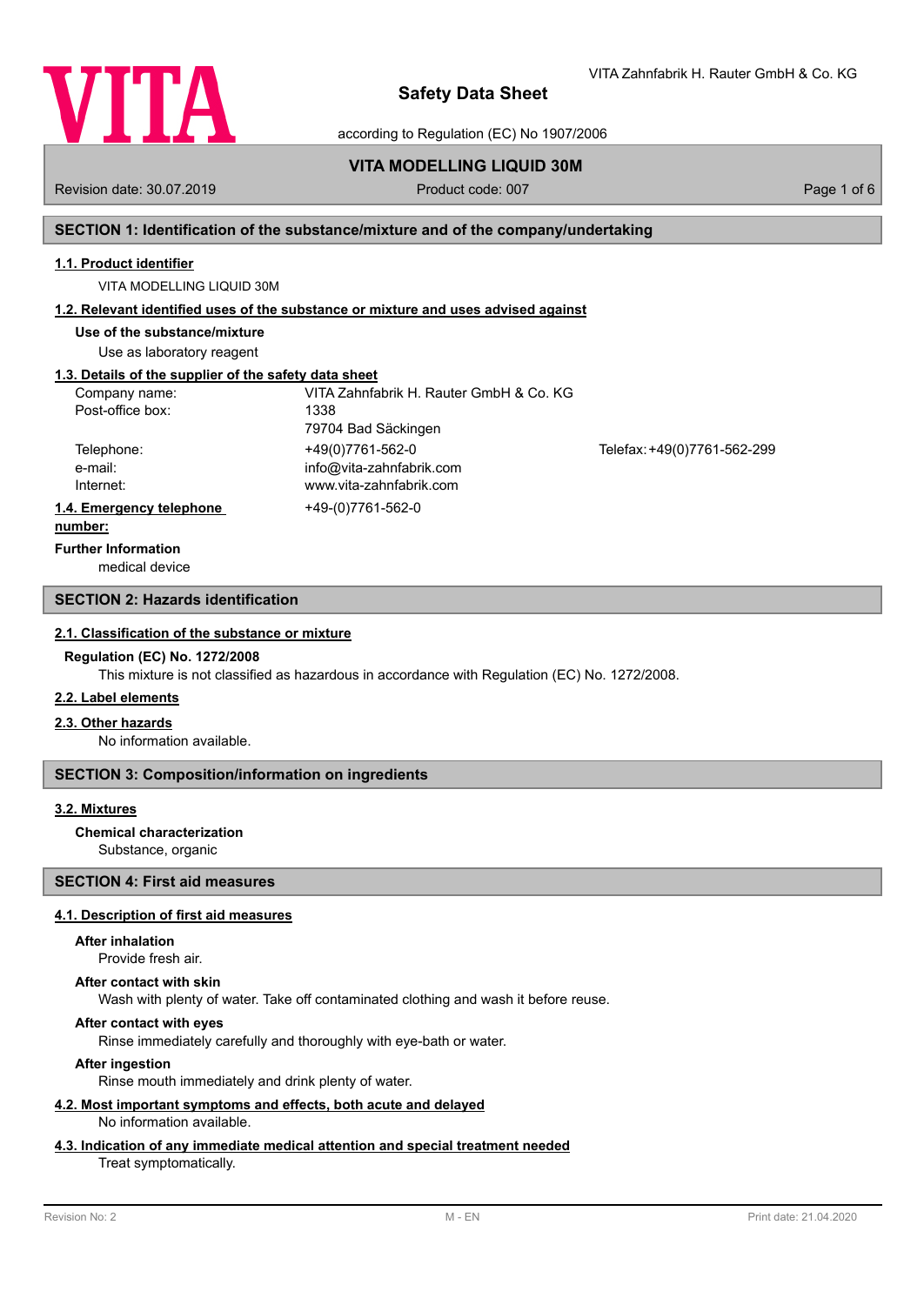

according to Regulation (EC) No 1907/2006

# **VITA MODELLING LIQUID 30M**

Revision date: 30.07.2019 **Product code: 007** Product code: 007 **Page 2 of 6** Page 2 of 6

## **SECTION 5: Firefighting measures**

## **5.1. Extinguishing media**

## **Suitable extinguishing media**

Co-ordinate fire-fighting measures to the fire surroundings.

# **5.2. Special hazards arising from the substance or mixture**

Non-flammable.

# **5.3. Advice for firefighters**

In case of fire: Wear self-contained breathing apparatus.

#### **Additional information**

Collect contaminated fire extinguishing water separately. Do not allow entering drains or surface water.

#### **SECTION 6: Accidental release measures**

#### **6.1. Personal precautions, protective equipment and emergency procedures**

Use personal protection equipment.

#### **6.2. Environmental precautions**

Do not allow to enter into surface water or drains.

#### **6.3. Methods and material for containment and cleaning up**

Absorb with liquid-binding material (e.g. sand, diatomaceous earth, acid- or universal binding agents). Treat the recovered material as prescribed in the section on waste disposal.

#### **6.4. Reference to other sections**

Safe handling: see section 7 Personal protection equipment: see section 8 Disposal: see section 13

# **SECTION 7: Handling and storage**

## **7.1. Precautions for safe handling**

#### **Advice on safe handling**

No special measures are necessary.

#### **Advice on protection against fire and explosion**

No special fire protection measures are necessary.

## **7.2. Conditions for safe storage, including any incompatibilities**

#### **Requirements for storage rooms and vessels**

Keep container tightly closed.

## **Hints on joint storage**

No special measures are necessary.

### **7.3. Specific end use(s)**

Use as laboratory reagent

#### **SECTION 8: Exposure controls/personal protection**

#### **8.1. Control parameters**

#### **8.2. Exposure controls**

#### **Protective and hygiene measures**

Take off contaminated clothing. Wash hands before breaks and after work. When using do not eat, drink, smoke, sniff.

#### **Eye/face protection**

Wear eye protection/face protection.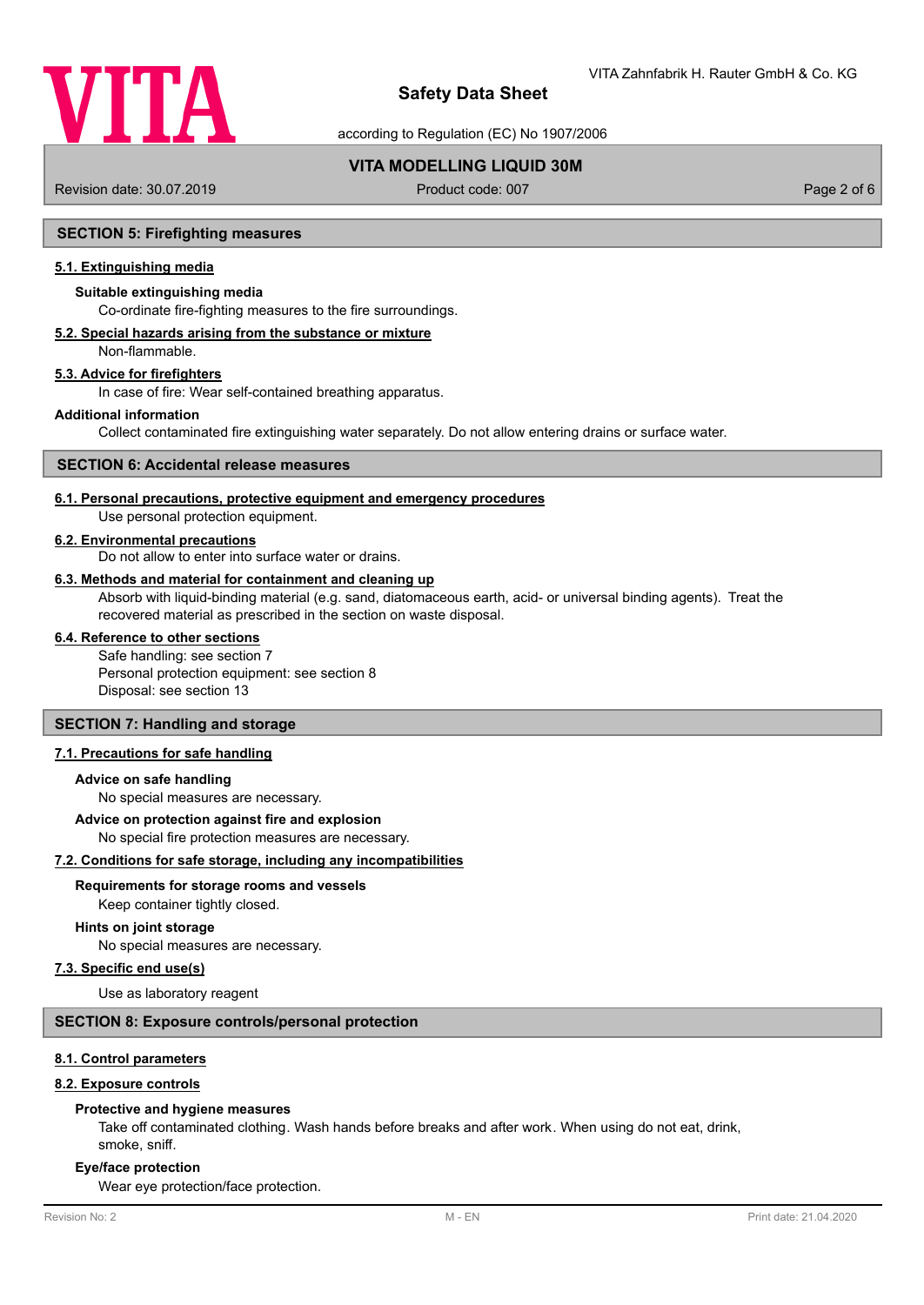

according to Regulation (EC) No 1907/2006

# **VITA MODELLING LIQUID 30M**

Revision date: 30.07.2019 **Product code: 007** Product code: 007 **Page 3 of 6** Page 3 of 6

## **Hand protection**

When handling with chemical substances, protective gloves must be worn with the CE-label including the four control digits. The quality of the protective gloves resistant to chemicals must be chosen as a function of the specific working place concentration and quantity of hazardous substances. For special purposes, it is recommended to check the resistance to chemicals of the protective gloves mentioned above together with the supplier of these gloves. Recommended glove articles KCL Dermatril P NBR (Nitrile rubber)

## **Skin protection**

Use of protective clothing.

#### **Respiratory protection**

Provide adequate ventilation as well as local exhaustion at critical locations.

## **SECTION 9: Physical and chemical properties**

### **9.1. Information on basic physical and chemical properties**

| Physical state:                                |                                          | Liquid                       |                 |  |
|------------------------------------------------|------------------------------------------|------------------------------|-----------------|--|
| Colour:<br>Odour:                              |                                          | colourless<br>characteristic |                 |  |
| pH-Value:                                      |                                          |                              | 3,0             |  |
| Changes in the physical state                  |                                          |                              |                 |  |
| Melting point:                                 |                                          |                              | not determined  |  |
|                                                | Initial boiling point and boiling range: |                              | 100 °C          |  |
| Flash point:                                   |                                          |                              | 109 °C          |  |
| <b>Flammability</b>                            |                                          |                              |                 |  |
| Solid:                                         |                                          |                              | not applicable  |  |
| Gas:                                           |                                          |                              | not applicable  |  |
| <b>Explosive properties</b>                    | The product is not: Explosive.           |                              |                 |  |
| Lower explosion limits:                        |                                          |                              | not determined  |  |
| Upper explosion limits:                        |                                          |                              | not determined  |  |
| <b>Auto-ignition temperature</b>               |                                          |                              |                 |  |
| Solid:                                         |                                          |                              | not applicable  |  |
| Gas:                                           |                                          |                              | not applicable  |  |
| Decomposition temperature:                     |                                          |                              | not determined  |  |
| <b>Oxidizing properties</b><br>Not oxidising.  |                                          |                              |                 |  |
| Vapour pressure:                               |                                          |                              | not determined  |  |
| Density:                                       |                                          |                              | 1,00400 $g/cm3$ |  |
| Solubility in other solvents<br>not determined |                                          |                              |                 |  |
| Partition coefficient:                         |                                          |                              | not determined  |  |
| Vapour density:                                |                                          |                              | not determined  |  |
| Evaporation rate:                              |                                          |                              | not determined  |  |
| 9.2. Other information                         |                                          |                              |                 |  |
| Solid content:                                 |                                          |                              | 0,0%            |  |
|                                                |                                          |                              |                 |  |

## **SECTION 10: Stability and reactivity**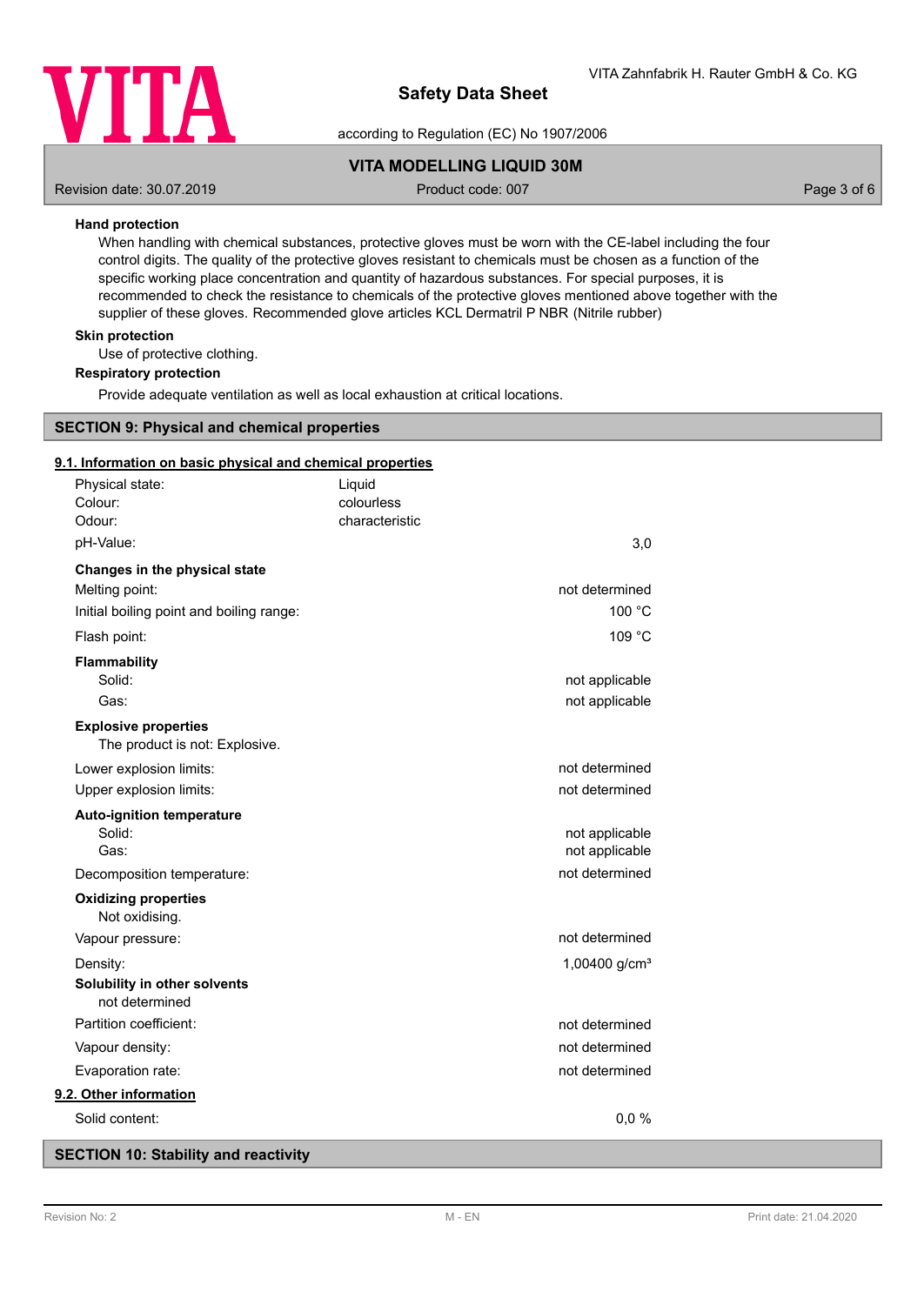

according to Regulation (EC) No 1907/2006

# **VITA MODELLING LIQUID 30M**

Revision date: 30.07.2019 **Product code: 007** Product code: 007 **Page 4 of 6** Page 4 of 6

## **10.1. Reactivity**

No hazardous reaction when handled and stored according to provisions.

# **10.2. Chemical stability**

The product is stable under storage at normal ambient temperatures.

#### **10.3. Possibility of hazardous reactions**

No known hazardous reactions.

#### **10.4. Conditions to avoid**

none

# **10.5. Incompatible materials**

No information available.

# **10.6. Hazardous decomposition products**

No known hazardous decomposition products.

#### **SECTION 11: Toxicological information**

## **11.1. Information on toxicological effects**

#### **Acute toxicity**

Based on available data, the classification criteria are not met.

### **Irritation and corrosivity**

Based on available data, the classification criteria are not met.

#### **Sensitising effects**

Based on available data, the classification criteria are not met.

#### **Carcinogenic/mutagenic/toxic effects for reproduction**

Based on available data, the classification criteria are not met.

#### **STOT-single exposure**

Based on available data, the classification criteria are not met.

## **STOT-repeated exposure**

Based on available data, the classification criteria are not met.

#### **Aspiration hazard**

Based on available data, the classification criteria are not met.

#### **Additional information on tests**

The mixture is classified as not hazardous according to regulation (EC) No 1272/2008 [CLP].

# **SECTION 12: Ecological information**

#### **12.1. Toxicity**

The product is not: Ecotoxic.

#### **12.2. Persistence and degradability**

The product has not been tested.

#### **12.3. Bioaccumulative potential**

The product has not been tested.

#### **12.4. Mobility in soil**

The product has not been tested.

# **12.5. Results of PBT and vPvB assessment**

The product has not been tested.

# **12.6. Other adverse effects**

No information available.

## **Further information**

Avoid release to the environment.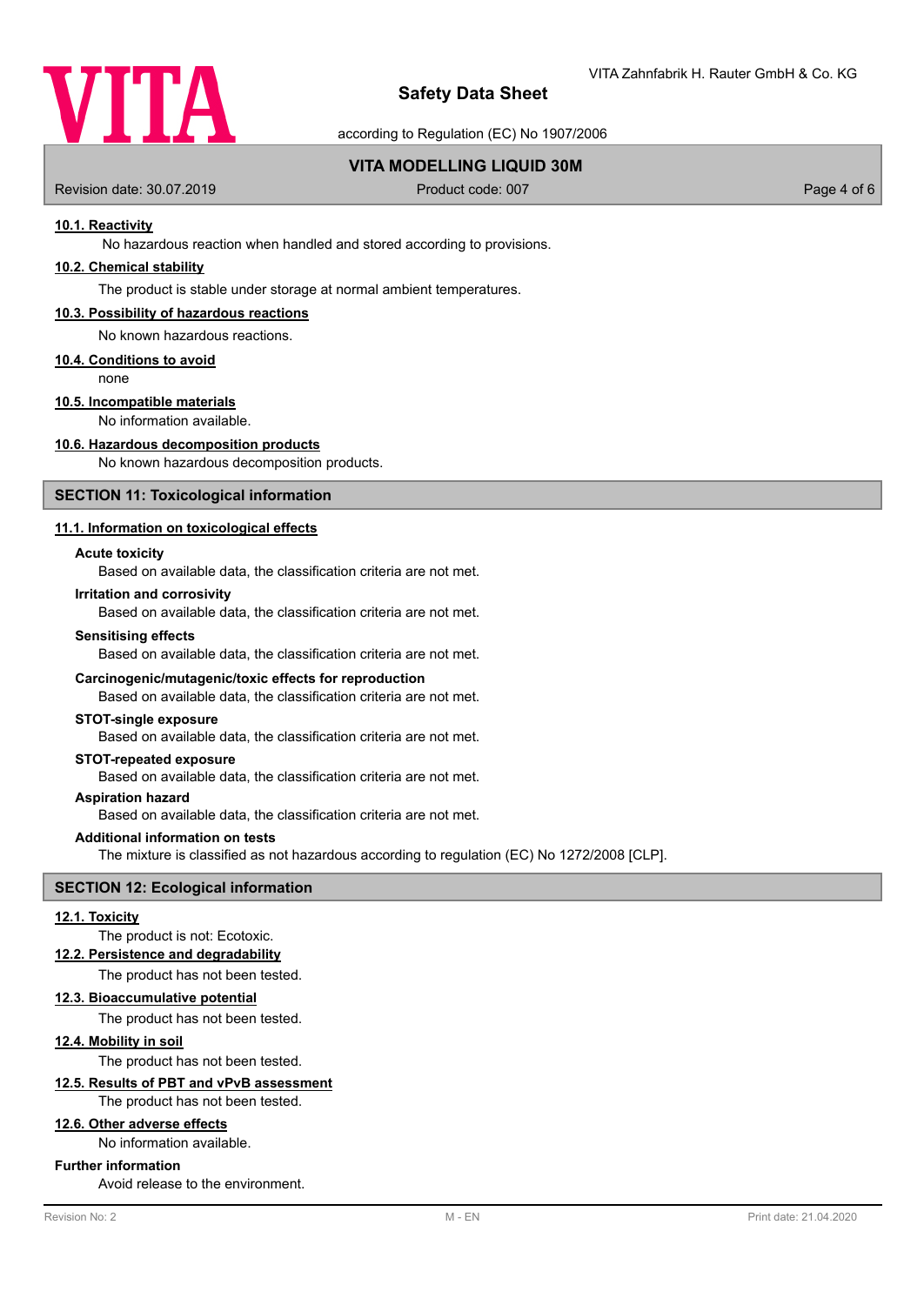

according to Regulation (EC) No 1907/2006

**VITA MODELLING LIQUID 30M**

Revision date: 30.07.2019 **Product code: 007** Product code: 007 **Page 5 of 6** Page 5 of 6

# **SECTION 13: Disposal considerations**

## **13.1. Waste treatment methods**

## **Disposal recommendations**

Do not allow to enter into surface water or drains. Dispose of waste according to applicable legislation.

#### **Contaminated packaging**

Wash with plenty of water. Completely emptied packages can be recycled.

## **SECTION 14: Transport information**

## **Land transport (ADR/RID)**

| 14.1. UN number:                                                                           | No dangerous good in sense of this transport regulation.                                             |
|--------------------------------------------------------------------------------------------|------------------------------------------------------------------------------------------------------|
| 14.2. UN proper shipping name:                                                             | No dangerous good in sense of this transport regulation.                                             |
| 14.3. Transport hazard class(es):                                                          | No dangerous good in sense of this transport regulation.                                             |
| 14.4. Packing group:                                                                       | No dangerous good in sense of this transport regulation.                                             |
| <b>Inland waterways transport (ADN)</b>                                                    |                                                                                                      |
| 14.1. UN number:                                                                           | No dangerous good in sense of this transport regulation.                                             |
| 14.2. UN proper shipping name:                                                             | No dangerous good in sense of this transport regulation.                                             |
| 14.3. Transport hazard class(es):                                                          | No dangerous good in sense of this transport regulation.                                             |
| 14.4. Packing group:                                                                       | No dangerous good in sense of this transport regulation.                                             |
| <b>Marine transport (IMDG)</b>                                                             |                                                                                                      |
| 14.1. UN number:                                                                           | No dangerous good in sense of this transport regulation.                                             |
| 14.2. UN proper shipping name:                                                             | No dangerous good in sense of this transport regulation.                                             |
| 14.3. Transport hazard class(es):                                                          | No dangerous good in sense of this transport regulation.                                             |
| 14.4. Packing group:                                                                       | No dangerous good in sense of this transport regulation.                                             |
| Air transport (ICAO-TI/IATA-DGR)                                                           |                                                                                                      |
| 14.1. UN number:                                                                           | No dangerous good in sense of this transport regulation.                                             |
| 14.2. UN proper shipping name:                                                             | No dangerous good in sense of this transport regulation.                                             |
| 14.3. Transport hazard class(es):                                                          | No dangerous good in sense of this transport regulation.                                             |
| 14.4. Packing group:                                                                       | No dangerous good in sense of this transport regulation.                                             |
| 14.5. Environmental hazards                                                                |                                                                                                      |
| ENVIRONMENTALLY HAZARDOUS:                                                                 | no                                                                                                   |
| 14.6. Special precautions for user<br>No information available.                            |                                                                                                      |
| 14.7. Transport in bulk according to Annex II of Marpol and the IBC Code<br>not applicable |                                                                                                      |
| <b>SECTION 15: Regulatory information</b>                                                  |                                                                                                      |
|                                                                                            | 15.1. Safety, health and environmental regulations/legislation specific for the substance or mixture |
| EU regulatory information<br>Information according to 2012/18/EU<br>(SEVESO III):          | Not subject to 2012/18/EU (SEVESO III)                                                               |
| National regulatory information                                                            |                                                                                                      |
| Water hazard class (D):                                                                    | 1 - slightly hazardous to water                                                                      |
|                                                                                            |                                                                                                      |

# **15.2. Chemical safety assessment**

Chemical safety assessments for substances in this mixture were not carried out.